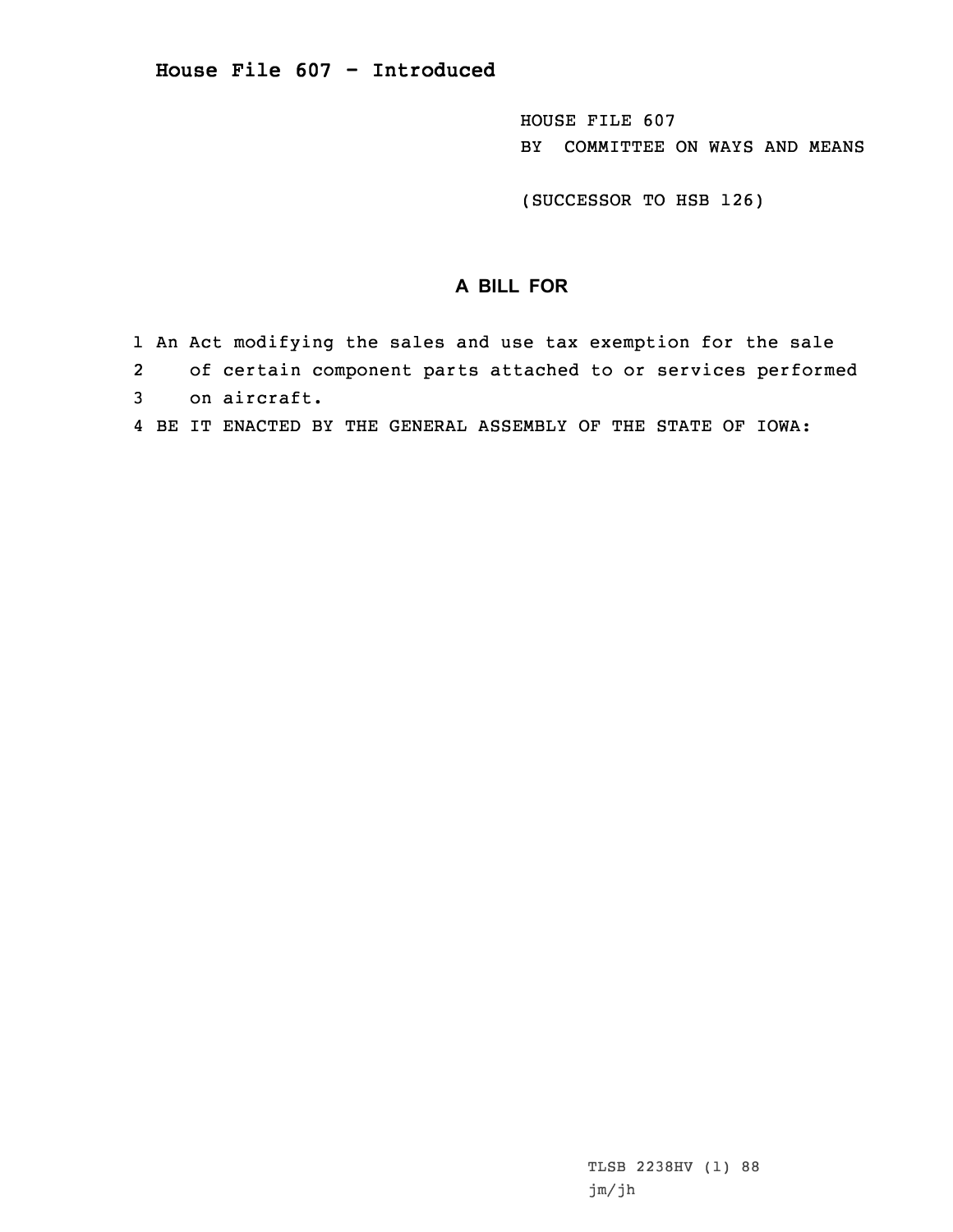1 Section 1. Section 423.3, subsections 74 and 76, Code 2019, 2 are amended to read as follows:

3 74. The sales price from the sale or rental of aircraft for 4 use in <sup>a</sup> scheduled interstate federal aviation administration 5 certificated air carrier operation.

 76. The sales price from the sale or rental of tangible personal property permanently affixed or attached as <sup>a</sup> component part of the aircraft, including but not limited to repair or replacement materials or parts; and the sales price of all services used for aircraft repair, remodeling, and maintenance services when such services are performed on aircraft, aircraft engines, or aircraft component materials or parts. For the purposes of this exemption, *"aircraft"* means aircraft used in nonscheduled interstate federal aviation administration certificated air carrier operation operating 16 under 14 [C.F.R.](https://www.law.cornell.edu/cfr/text/14/part-135) ch. 1, pt. 135 the same as defined in section 17 328.1.

18 Sec. 2. Section 423.3, subsection 75, Code 2019, is amended 19 by striking the subsection.

20 EXPLANATION

21 **The inclusion of this explanation does not constitute agreement with** 22**the explanation's substance by the members of the general assembly.**

 Current law exempts from the Iowa sales and use tax the sale, rental, or use of aircraft component parts permanently attached to an aircraft, including repair or replacement materials or parts, and repair, remodeling, and maintenance services used on an aircraft, aircraft engine, or aircraft component materials or parts, provided the aircraft is used in either <sup>a</sup> scheduled or nonscheduled interstate federal aviation administration (FAA) certified air carrier operation (scheduled or nonscheduled FAA operation). This bill removes the requirement that the aircraft be used in <sup>a</sup> scheduled or nonscheduled FAA operation to qualify for the exemption. The sale, rental, or use of the component parts and services described above will be exempt from the sales and use tax

-1-

LSB 2238HV (1) 88 jm/jh 1/2